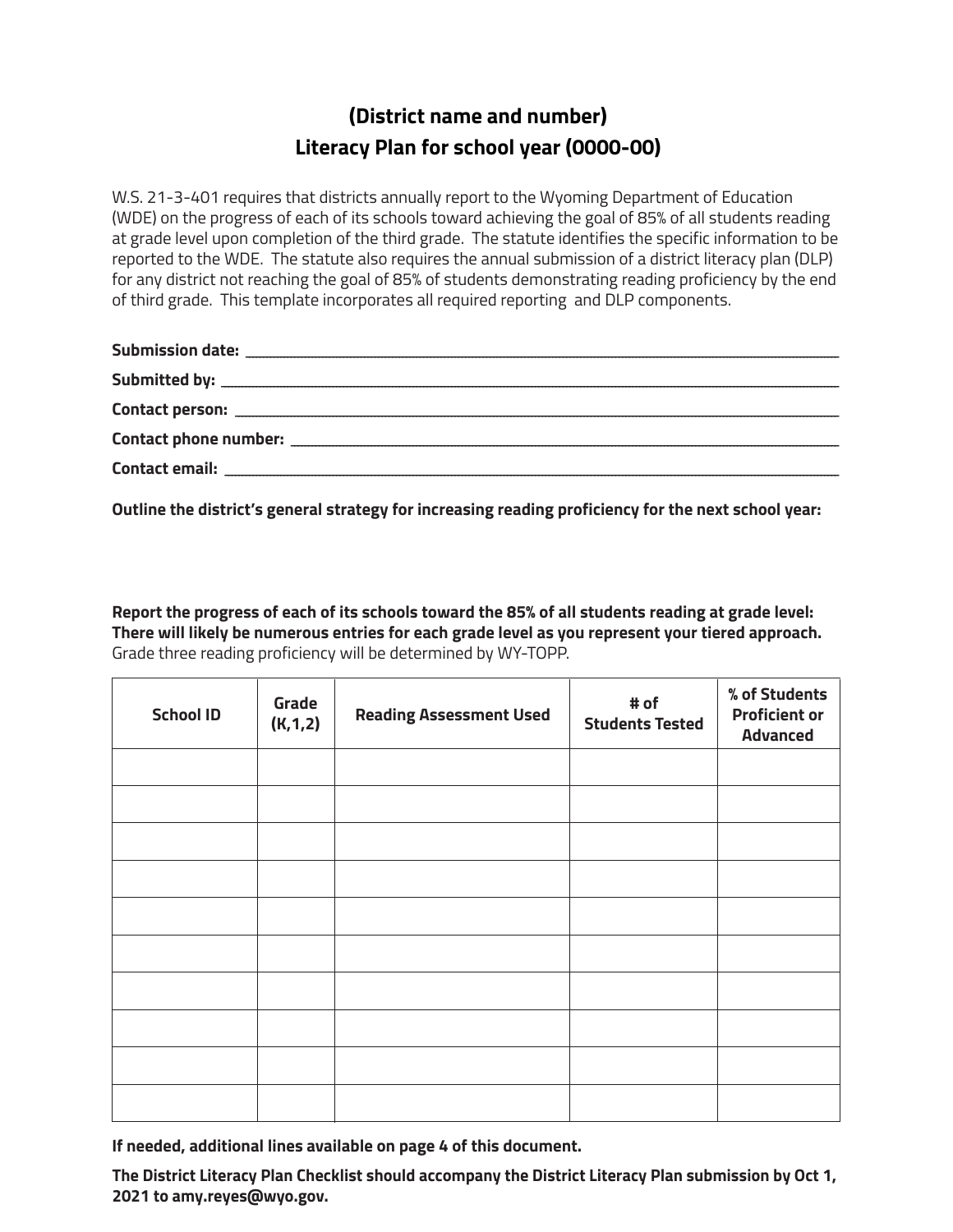**I assure that the districts literacy assessments used are curriculum independent as required by W.S. 21-3-401.** 

**Name: \_\_\_\_\_\_\_\_\_\_\_\_\_\_\_\_\_\_\_\_\_\_\_\_\_\_\_\_\_\_\_\_\_\_\_\_\_\_\_\_\_\_\_\_\_\_\_\_\_\_\_\_\_\_\_\_\_\_\_\_\_\_\_\_\_\_\_\_\_\_\_\_\_\_\_\_\_\_\_\_ Title \_\_\_\_\_\_\_\_\_\_\_\_\_\_\_\_\_\_\_\_\_\_\_\_\_\_\_\_\_\_\_\_\_\_\_\_\_\_\_\_\_\_\_\_\_\_\_\_\_\_\_ Date:\_\_\_\_\_\_\_\_\_\_\_\_\_\_\_\_\_\_\_\_\_\_\_\_\_\_\_\_\_\_\_\_\_\_\_**

**Report the aggregate number of students identified by screening instruments as having signs of dyslexia or other reading difficulties:**

| <b>Grade Level (K-3)</b> | <b>Screening Instrument Used</b> | <b>Number of Students Identified</b> |
|--------------------------|----------------------------------|--------------------------------------|
|                          |                                  |                                      |
|                          |                                  |                                      |
|                          |                                  |                                      |
|                          |                                  |                                      |
|                          |                                  |                                      |
|                          |                                  |                                      |
|                          |                                  |                                      |

**List the evidence based program(s) of instruction used in your district (by grade level or setting as appropriate):**

**List the evidence-based interventions used in your district by grade level (identify various settings/ tiers as appropriate):** 

| <b>Grade Level</b> | Intervention |  |
|--------------------|--------------|--|
|                    |              |  |
|                    |              |  |
|                    |              |  |
|                    |              |  |
|                    |              |  |
|                    |              |  |
|                    |              |  |

**The District Literacy Plan Checklist should accompany the District Literacy Plan submission by Oct 1, 2021 to amy.reyes@wyo.gov.**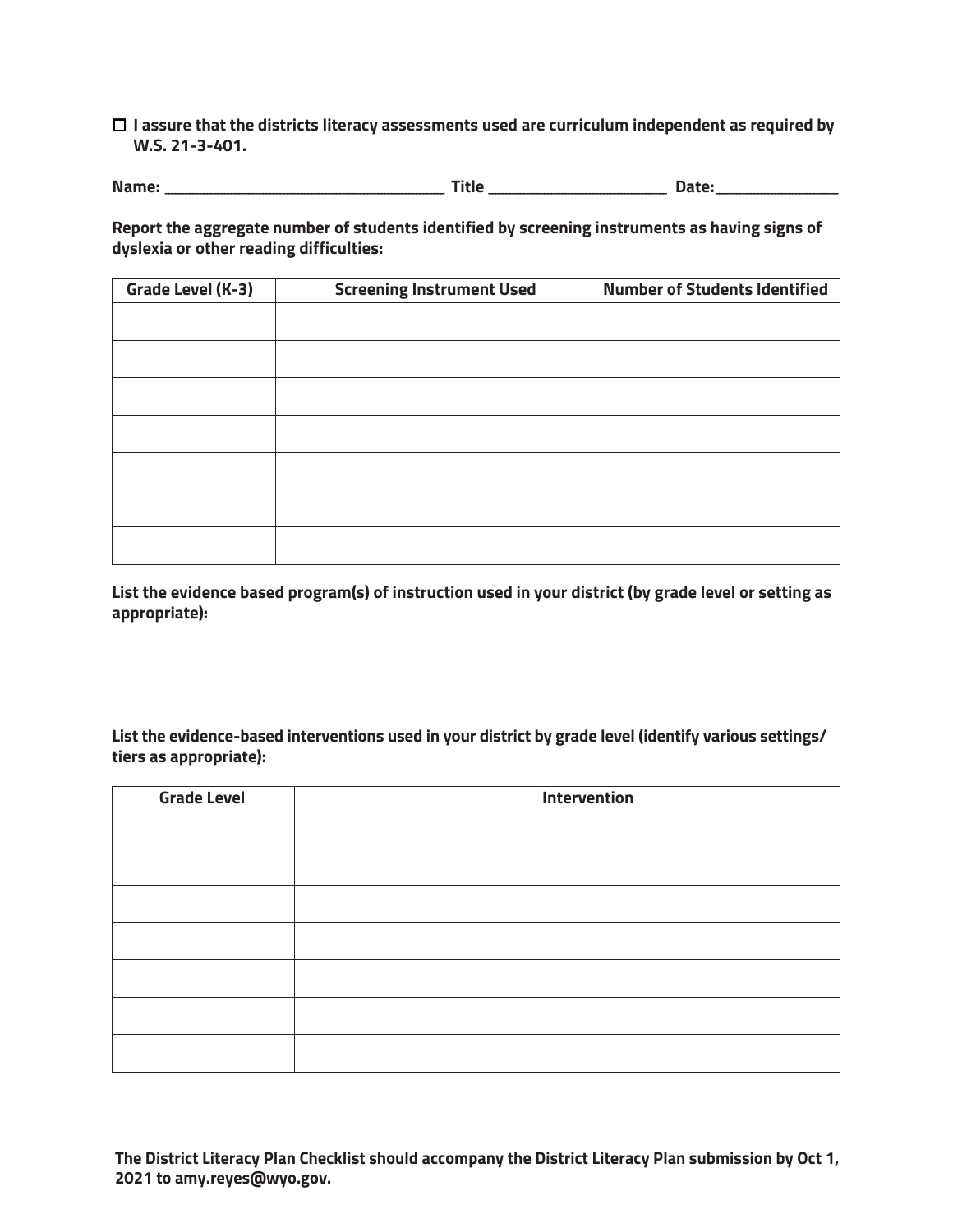**Identify the specific training (for each district-used program listed above) reading teachers have received:**

## **Identify student-teacher ratio for reading instruction and intervention as appropriate:**

| Grade (K-3) | <b>Setting</b> | <b>Student-Teacher Ratio</b> |
|-------------|----------------|------------------------------|
|             |                |                              |
|             |                |                              |
|             |                |                              |
|             |                |                              |
|             |                |                              |
|             |                |                              |
|             |                |                              |

Identify the use of certified tutors, instructional facilitators, paras in K through 3 trained in the delivery of EB instruction and intervention program selected by the district: